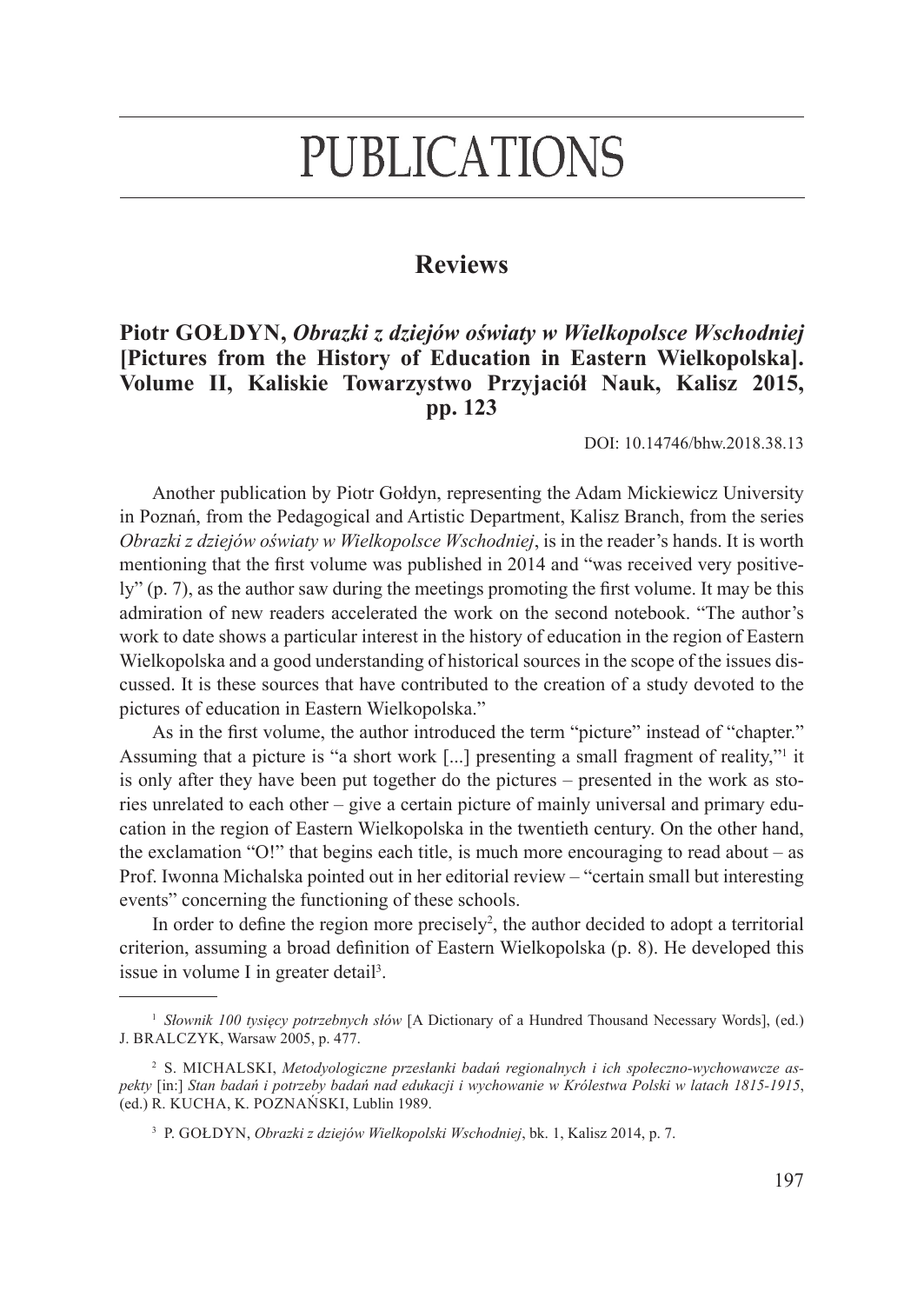In accordance with the research intention, the subject of study are episodic events from the history of education in the area of Eastern Wielkopolska, covering several periods, starting from the Second Republic of Poland through the years of war and occupation and the period of People's Poland until the turn of the 20th and 21st centuries. Therefore, the substantive criterion of an interesting, most often unique episode, concerning only one specific facility (p. 8), determined the abandonment of the chronological approach.

The layout of the publication consists of a table of contents, 27 pictures, the first of which is the introduction and the last one is the conclusion, and a list of abbreviations.

The diversely-themed work is divided into 25 pictures numbered from 25 to 50, which constitute a continuation of volume I. The first picture of the second notebook presents the Timorese scouting team from the primary school in Ciążeń, or more precisely, the fame that accompanied its creation in 1951. In subsequent pictures commemorating the reality of the PPR, attention was drawn to actions connected with, for example, the competitions of the School Savings Fund in Pietrzykowo, to the activity of the Social Fund for the Construction of the "Tysiąclatka" School in Ruchenna, as well as to examples of maintaining cooperation between schools and delegations of countries of people's democracies, which took place, among others, in Konin and its surroundings. Picture 30 describes attempts to diversify the form of "small holidays for students" in a Zagórze primary school, and more precisely whether it was possible to build an ice rink at a temperature of 0°C. Later, the author focuses on the correspondence between students from Witów and Vilnius, published in the local press. The next picture presents the history of "packages from America for teachers and students in Lądek." The thirty-third episode is devoted to the activity of the student cooperative from Dębno Królewskie in the interwar period. In 1938, Władysław Paterkowski, the head of Public School No. 3 in Koło, passed away. This fact became the leading theme of picture thirty-four. The content of the next episode was filled with the course of elections to the Student Council in Lisiec Wielki. Picture thirty-six shows an episode from the history of a school that no longer exists, in the village of Lipiny. The author uncovered a report dated 15 December 1938, reporting on the efforts made by Polish parents to acquire a Polish-Catholic teacher for the institution, and on the opposition of German parents of the Evangelical denomination. Further in the book, the three-year operation of the Children's Educational Home in Koło was noted. At first glance, it is a story like many others, but in this case, it concerns pupils whose parents were imprisoned for their communist political views. Finally, after the liquidation of the Home in 1930, the children ended up in the care of Janusz Korczak. The School of Agricultural Education in Grzymiszew operated three times longer than the school mentioned above, as shown in picture thirty-eight. The next episode is devoted to "Spasowiacy" – graduates of the Wacław Nałkowski State Teachers' Courses in Warsaw, run by Władysław Spasowski. The author presents the profiles of four "Spasowiak" teachers, connected with the town of Turek. In the next picture, he describes the head of the primary school in Patrzykowo and his achievements in preparing gymnastic equipment on his own. Demonstration lessons with a presentation of teaching aids for physical education teachers were observed by members of one of the Wielkopolska centres of the Polish Teachers' Union. It is the activists of the PTU, or more precisely the instrumentally talent-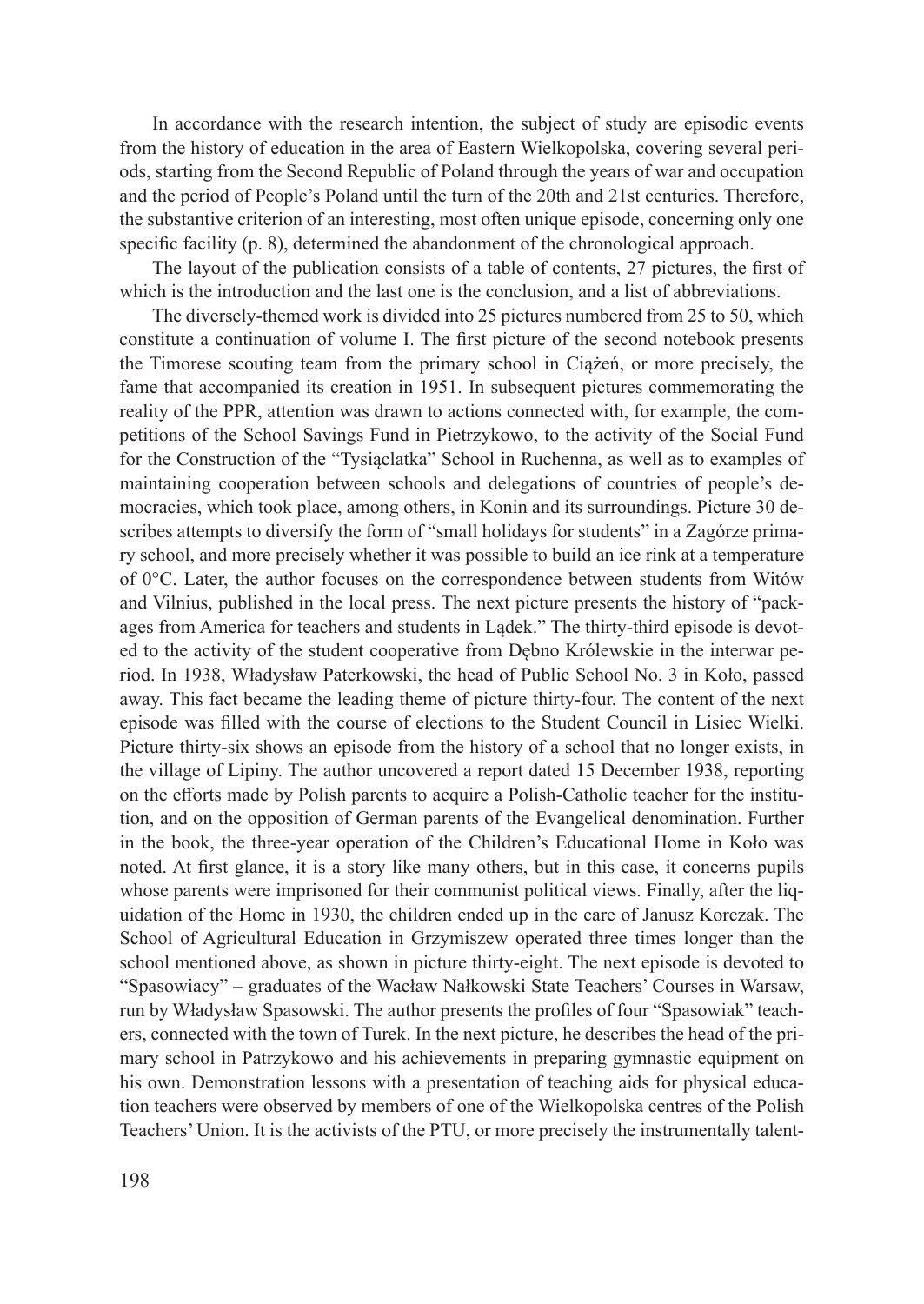ed trade unionists from Słupiec, who are the subjects of picture forty-one. The next sketch concerns some "nonsense" that occurred during a purchase of wood for the construction of a school in Brdów. In the "extraction" of episodes from the daily life of the Polish People's Republic, there was of course agitation for the benefit of the production cooperatives. This phenomenon was described by the author using the example of the activation of teachers from Sławno. The next picture is devoted to the activation of youth members of the Union of Socialist Youth (ZMS) in Kolno and their special involvement in the implementation of contributions to the "Youth for Progress" Bank Programme in 1972-1973. Further on in the work, the author prepared short biographies of the first graduates of the seven-class Public School in Zakrzewek. He then described the preparations for the opening of a Catholic school in Wólka Czepowa in September 2004. Picture forty-seven shows the fate of the banner of the oldest educational institution in Turku. Picture 48 shows the activity of the Pedagogical and Social Complex in Cieniny Kościelny, which dealt with the classification of primary school students into secondary schools based on class criteria. In the next sketch, attention was drawn to the Kramsk Society of Polish-Russian Friendship and particularly its activities in the course of preparing for a visit of a guest from Baku. The last picture presents the history of the banner of the Regional Education and Upbringing Section of the "Solidarity" Trade Union in Konin.

Episodes from the Koło District constitute a significant part of the content of the publication, because, as the author himself says, "it was not possible to maintain certain proportions as regards the number of stories from a given area" (p. 8).

Historical sources are a valuable part of the volume. Each picture includes a bibliography. The archival sources collected by the author come from the State Archives in Poznań, Konin Branch, the School Inspectorate in Koło, the Presidium of the Gromadzki National Council in Osiek Wielki, the Polish Institute and the Sikorski Museum in London. To discuss the history of education in Eastern Wielkopolska, source materials from school archives, including school chronicles, protocols and personal files, were very helpful. They were particularly appreciated by the author once again<sup>4</sup> as a source of historical school chronicles, fragments of which are included in the reviewed book. Collections from private archives, such as that of Marianna Sztuba, also proved useful. The aesthetic value of the work is enhanced by iconographic sources included in the book. Apart from one table, there are also 48 various format portrait, group, occasional, photographs of places and objects and illustrations from source records, e.g. A school certificate, pages of a cheque book of the Socialist Youth Association in Konin, propaganda posters. Among the traditional sources used by the author, it is worth noting press materials, mainly the local newspaper called *Gazeta Kolska* and pedagogical magazines, i.e.: *Wychowanie Fizyczne i Higiena Szkolna. Miesięcznik dla nauczycieli, wychowawców i lekarzy szkolnych* and regional periodicals such as *Studia i Materiały do dziejów Wielkopolski i Pomorza* and *Polonia Maior Orientalis*. In line with new trends, the author also included electronic materials in his book, and in order to analyse picture twenty-five, he used another category of

<sup>4</sup> P. Gołdyn, *Kronika szkolna jako nie(d)ocenione źródło do dziejów oświaty regionalnej* [in:] *Badania historyczne w pedagogice Konteksty źródłowe*, (ed.) W. Szulakiewicz, Toruń 2015, pp. 111-131.